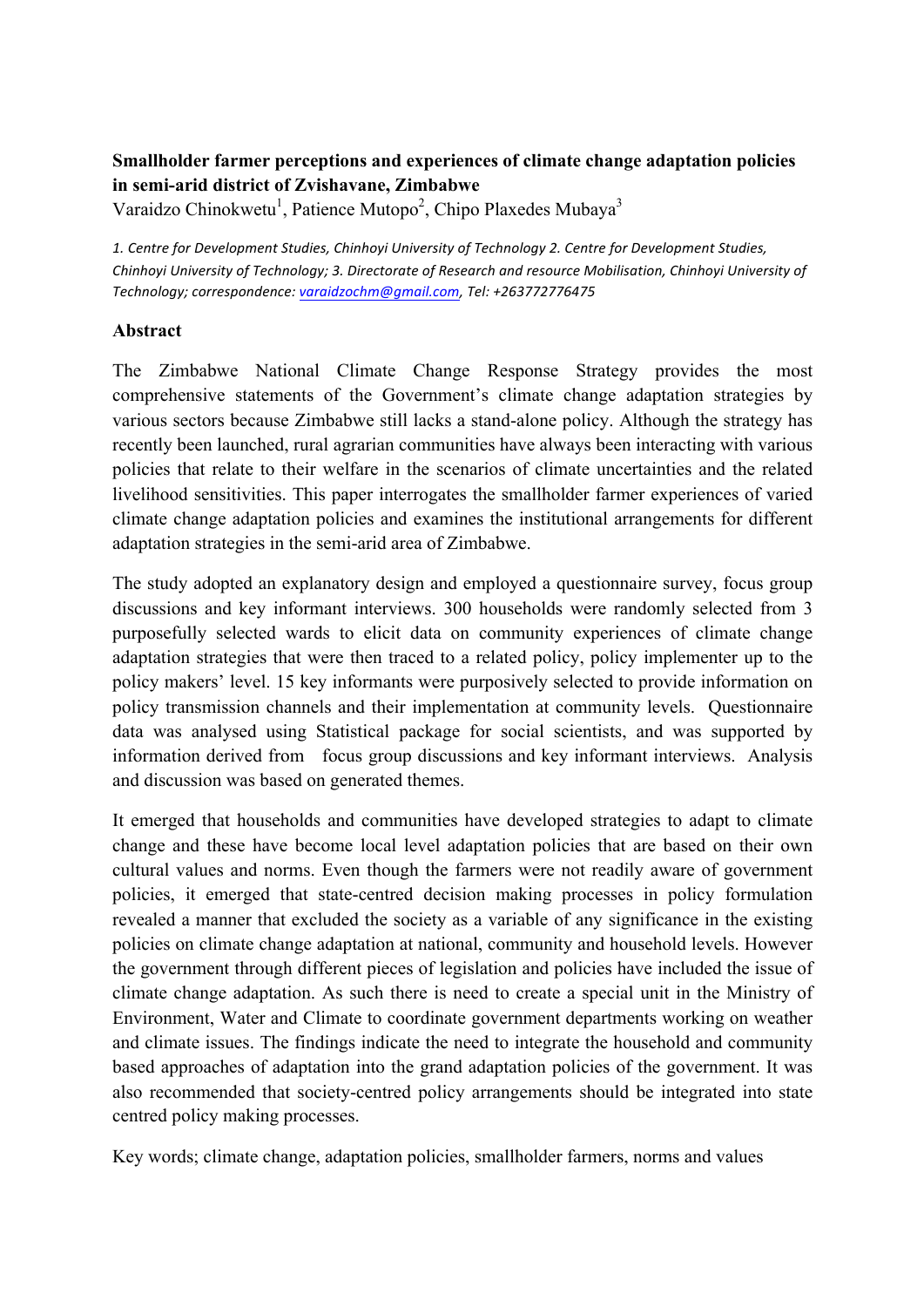#### **Introduction**

Rural agrarian communities that rely on climate sensitive livelihoods are vulnerable to climate risks (IPCC 2007). The vulnerability varies within countries, communities and even households. Therefore, adaptation requires context-specific activities, with strategies targeted to meet needs of different vulnerable groups (Brown, et.al 2013). At the same time, local and national policies and institutions play a critical role in shaping people's capacity to adapt to climate change. In the absence of a standalone climate change policy and where climate change issues are addressed by fragmented and often uncoordinated pieces of legislation, it has been observed that such policies may be insufficient in light of the projected impacts of climate change and the scope of vulnerability (Chagutah et.al 2010). The Zimbabwe National Climate Change Response Strategy provides the most comprehensive statements of the Government's climate change adaptation strategies by various sectors because Zimbabwe still lacks a stand-alone policy. The strategy has been recently launched, but communities have always been interacting with various policies that relates to their livelihoods under the changing climate. This work adopts a bottom-up perspective to explore the small holder farmers' experience and interaction with various policies and pieces of legislation in a bid to deal with impacts of climate change.

### **Study site**



Figure 1 Study Area

Zvishavane lies in the southern part of Midlands province of Zimbabwe, in agro-ecological region IV of the country, which receives annual rainfall of 450-600mm. The region is characterised by seasonal droughts and severe intra season dry spells. Although considered to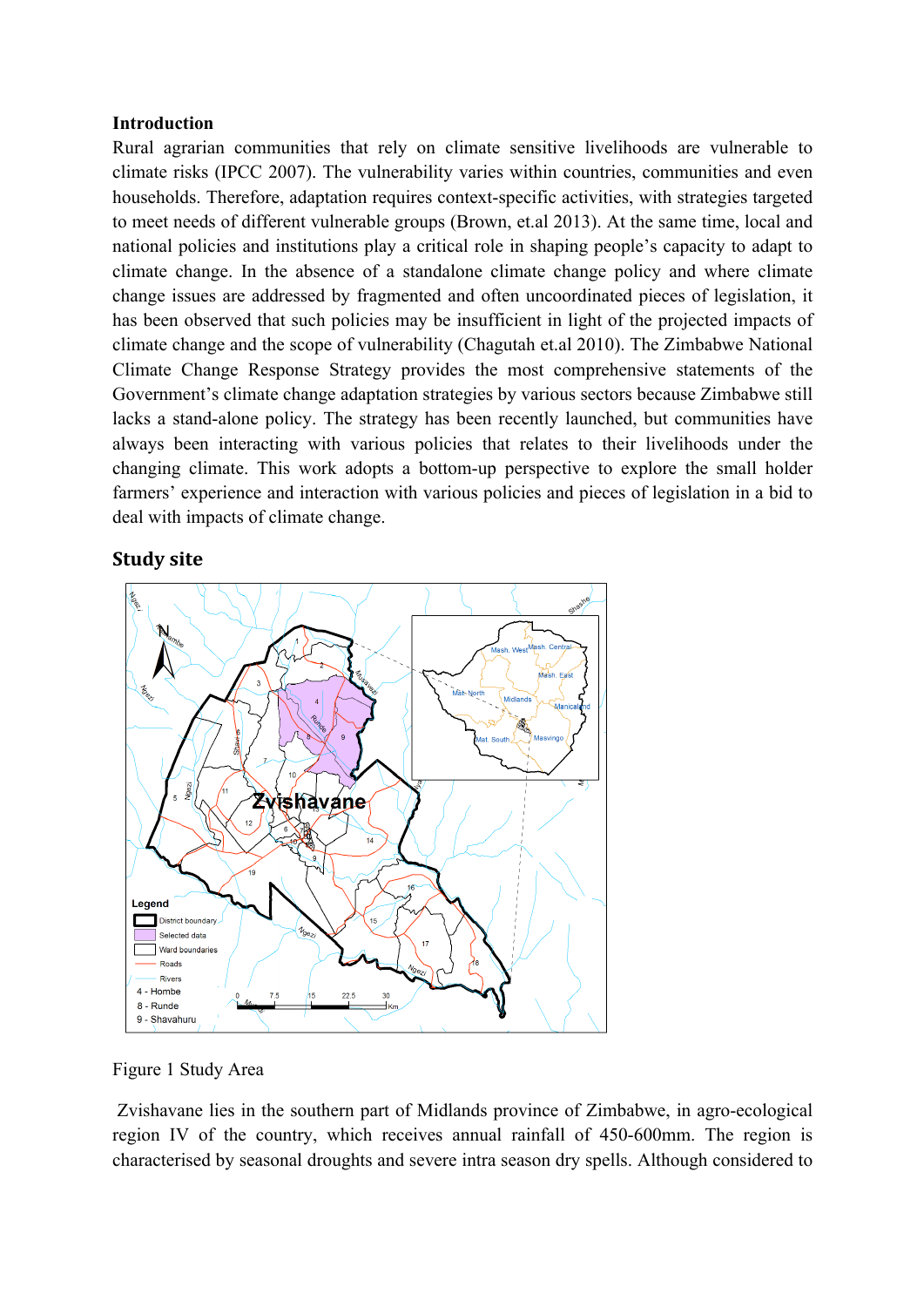be generally unsuitable for dry land cropping, smallholder farmers grow varieties of maize and small grains like sorghum, pearl millet and finger millet.

# **Methodology**

A questionnaire survey was used to collect household data on the farmers' climate change adaptation strategies and experiences of supporting policies and major institutions for their adaptation. 300 households were randomly selected from 3 purposively selected wards for the survey. Participatory rural appraisal (PRA) was also used to gain an understanding of the main characteristics of policy and livelihood strategies. Data was collected through 3 focus group discussion, one in each ward. PRA tools such as historical trend analysis, matrix scoring, ranking; impact diagraming and Venn diagramming were employed. A comprehensive review of secondary data in policy document analysis was also done. The main focus was on national level policies and strategic plans for climate change adaptation (CCA). The idea was to understand the linkage between local and national level policy frameworks in CCA. Key informant interviews were conducted with district and national level policy makers to gain insights that would enable identifying of gaps in policy implementation and community experiences of policies for CCA.

# **Findings**

There was an indication that communities engage in a variety of activities to cope with climate shocks. The major adjustments that the farmers make relate to food production practises, management of income source and adjustments to consumption patterns.

# **Smallholder farmers' perceptions of CCA policies**

A policy for them was explained as any plan of action that comes to them as rules and regulations, programmes and projects from government departments, civic or private organisation or locally constituted way of doing things. There was confusion among the farmers on the role played by government agencies in livelihoods enhancement. Almost all organisations that work with the farmers come with change agencies or relevant government field officers. This has created a challenge in policy demarcation between different government departments and agencies. The confusing of development agency programmes and government programmes and roles demonstrates limited civic education and awareness on government roles and activities in the community livelihoods. As such even when communities are benefitting from a government policy that is being implemented by a development partner, this is viewed as the other organisation's initiative. This becomes worrisome if the perception influences how farmers accept and design strategies for CCA at household level.

# **Institutions for CCA**

Farmers indicated great reliance on external assistance from various institutions in their adaptation strategies. Assistance come in form of food hand-outs, trainings and capacity building for livelihood diversification aimed at household food security and enhancement of their livelihood capital assets. The government (public institutions), the non-governmental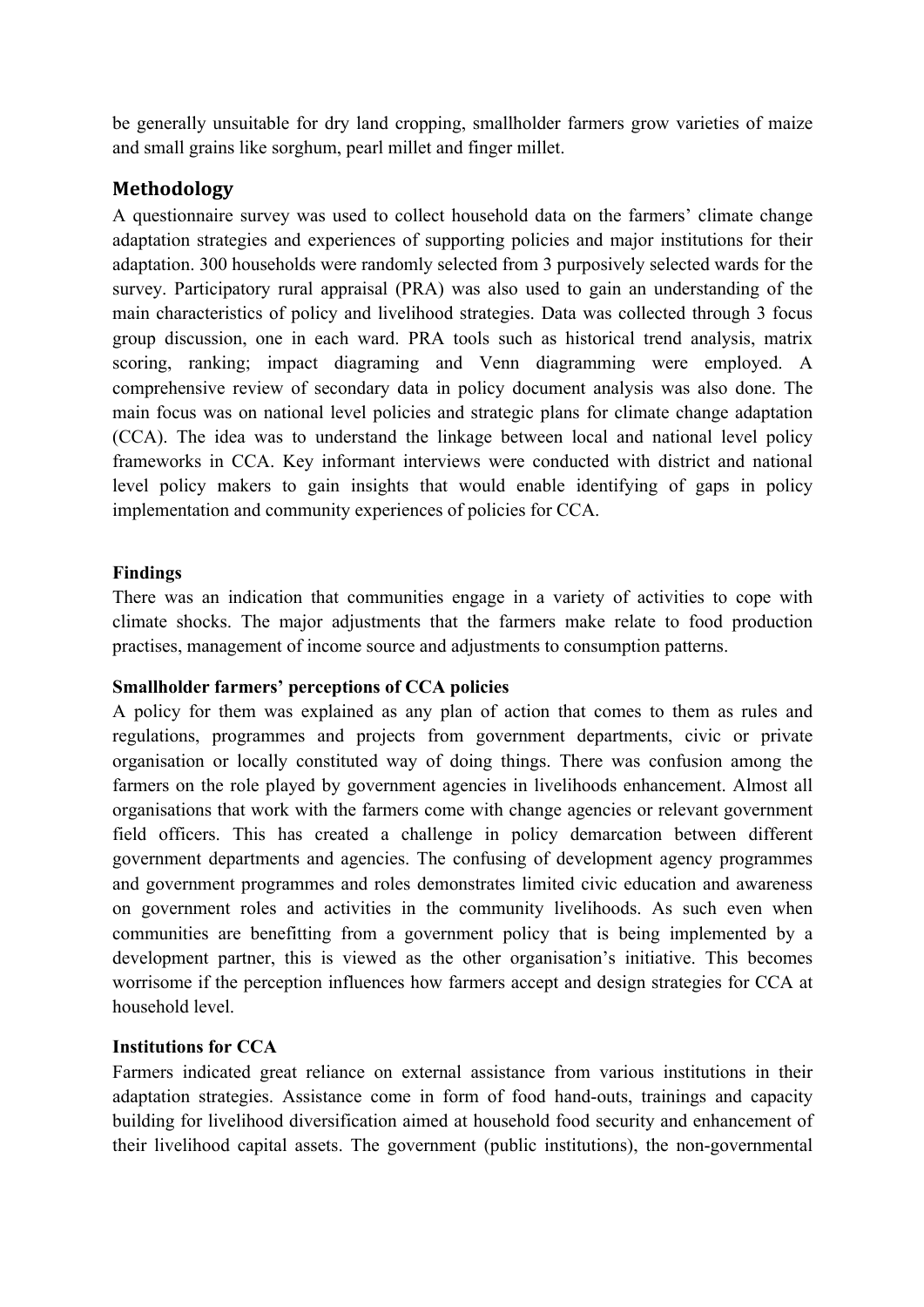organisations (NGOs) and other enterprises (civic and private institutions) are visibly present to the communities in varied ways.



### Figure 2 Institutions for CCA

Informal institutional arrangements (figure 2) emerged to play a very important role in farmers' adaptation at local level. Traditional leadership of village heads and chiefs have encouraged and/or discouraged certain practises and this is readily accepted and implemented by the communities. The local level norms and values have developed overtime into policies that are influencing household adaptation strategies. Community elders and the traditional leaders become the custodians of these norms and values and they are passed on to community members and to generations through oral tradition, community gatherings and ritual ceremonies. Such practises like indiscriminate cutting down of trees, stream bank cultivation, lighting up veld fires and unsustainable utilisation of natural resources are policed by the local leadership to ensure sustainable adaptation practises.

NGOs and other development agency programmes have been identified as major stakeholders in community adaptation strategies. However the organisations target specific household or individuals. These exclusionary tendencies have led to heterogeneous benefits from the programmes. As such long term adaptation may be challenged.

#### **Existing policies and their influence on CCA**

Farmers acknowledged that several policies are there to enhance agricultural productivity, since the community's major source of food and income is agriculture. The government policies address issues of land ownership and access, farming training and capacity building through Agricultural Extension Services (AGRITEX) and various models of agricultural input schemes. NGOs also selectively assist with inputs and farming equipment. Government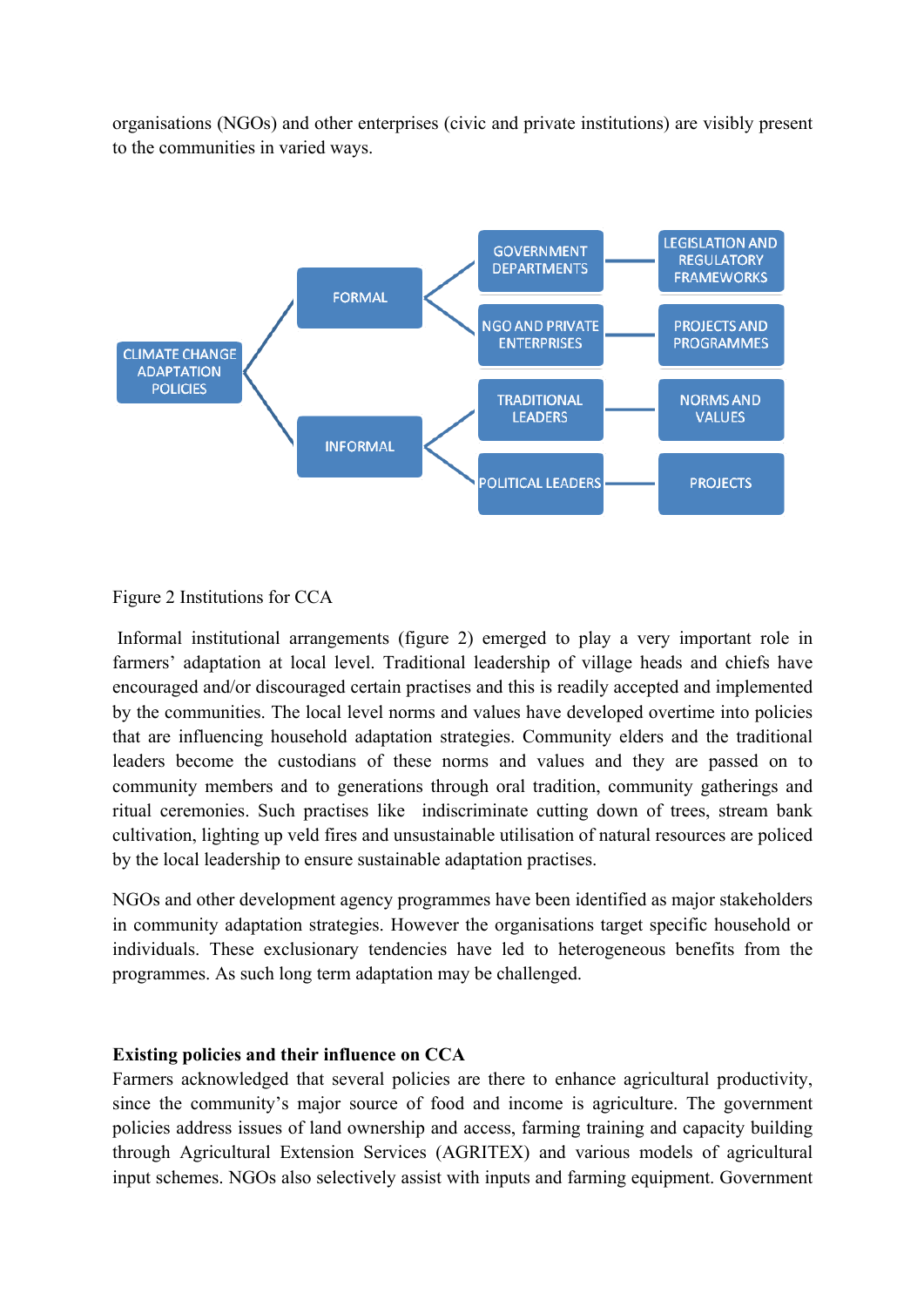efforts are also visibly present in provisions of water for irrigation schemes. However the schemes were said to be too small to cater for the rising need. Moreso, siltation of dams and dysfunctional irrigation equipment has challenged the intended benefits of the program in improving livelihoods. NGOs help in drilling boreholes and rehabilitation of existing water sources. It was apparent that the government has resource challenges for continued supply of water to communities.

NGOs with collaboration from AGRITEX and Livestock Production Department (LPD) have been involved in promotion of conservation agriculture through input support, follow-ups and in some cases incentivizing. There has been promotion of small livestock production through trainings and also funding for cattle pen fattening programmes. In cases when agricultural produce has been increased, there is generally absence of major markets. The NGOs however helped in construction of selling sheds for some produce. The government agricultural marketing institutions have become dysfunctional and communities now suffer from unfair trading terms offered by buyers.

Traditional leaders worked closely with NGOs and government agencies in dealing with policy issues of agricultural production. There has been the practice of *Zunde ramambo* programme in which there is centralized production of grain which is stored at the chief's residence and distributed to the needy usually in times of food insecurities. Regular community meetings called by traditional leaders have also created platforms for interaction and sharing of ideas to improve one's adaptive strategies. It is through these platforms that farmers also echoed that various rules and advices are presented to the community by the leaders, invited government agencies, NGOs and any other institution for CCA. Agricultural field days that are mostly sponsored by NGOs also provide platforms for training for various CCA options.

Institutions work together in issues of environmental conservation, as such policies addressing rangeland management, soil conservation, forest conservation and water bodies' management are well articulated. There are trainings in sustainable utilization of natural resources from Environmental Management Agency and Forestry Commission of Zimbabwe and the local leadership enforce this. This has come as a result of continued destruction of land through gold panning, sale of firewood, sale of river-sand and brick moulding as alternative sources of livelihood. Even though enforcement against these practices appears to disadvantage farmers, they have come to an appreciation of orderliness and environmental prudence.

Farmers felt some policy areas had negative implications on their livelihoods as they do not fully address their needs. One such policy is the irrigation policy which was cited to be discriminatory in nature, with few households benefiting while the majority of farmers still suffer dry-land crop failure. Farmers lament certain regulations that work against provisions and support of livelihood for CCA. These include absence of policies that provides for the prohibition of other policies, e.g., lack of alternative energy source where other regulatory framework discourages felling of trees. Also the local leadership, in as much as they direct policy implementation at grassroots level, they were also considered to be hindrances in other